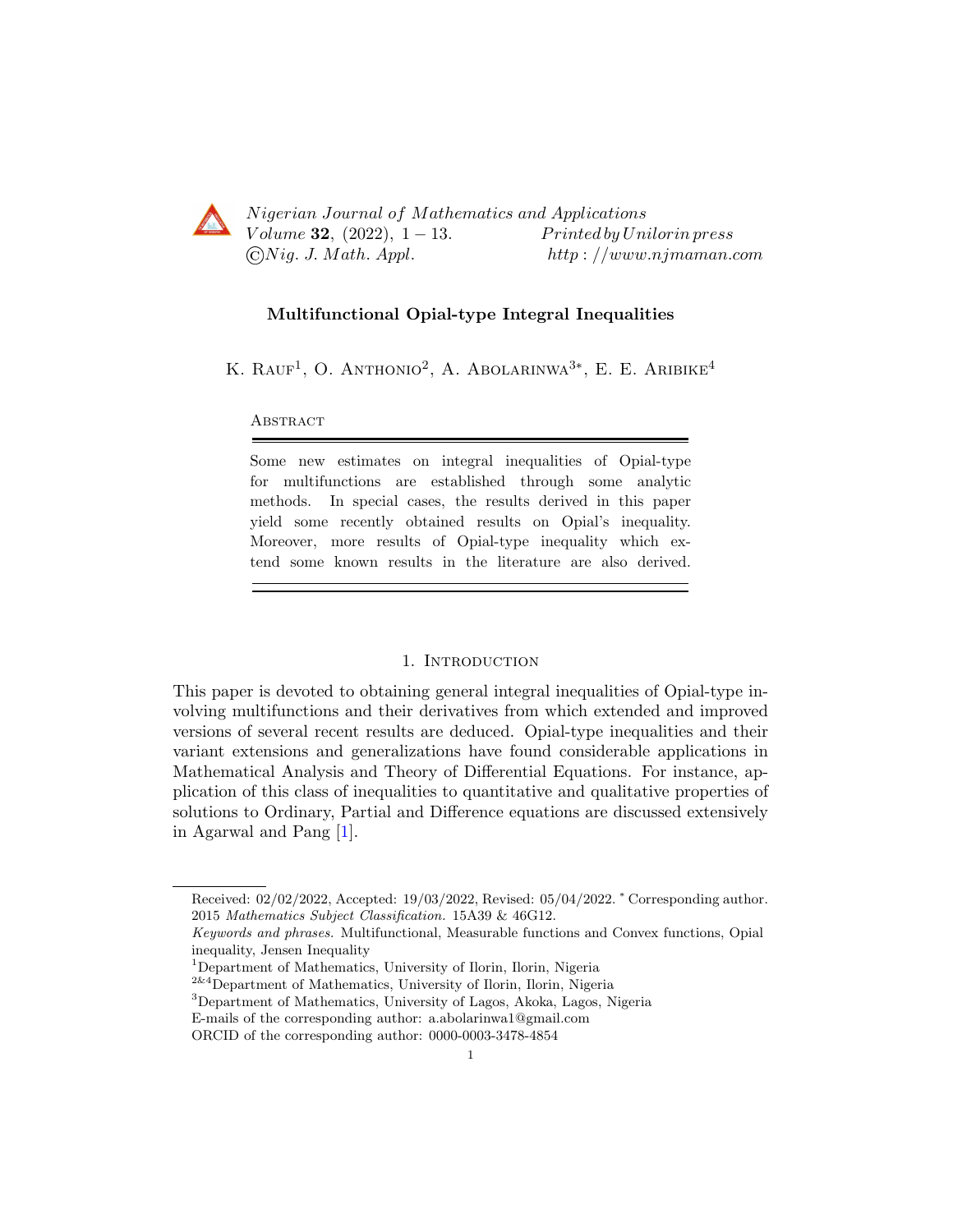Opial  $[2]$  proved that if a function  $g \geq 0$  is continuously differentiable on a closed interval [0, h],  $h > 0$  with  $g(0) = 0 = g(h)$ , then

<span id="page-1-0"></span>(1) 
$$
\int_0^h |g(t)g'(t)|dt \leq \frac{h}{4} \int_0^h (g'(t))^2 dt,
$$

where  $\frac{h}{4}$  is the best possible constant. Equality holds in [\(1\)](#page-1-0) if and only if  $g = ct$ for  $0 \leq t \leq \frac{h}{2}$  $\frac{h}{2}$  and  $g = c(h - t)$  for  $\frac{h}{2} \le t \le h$ .

Immediately after Opial's work, many authors derived different approaches which led to interesting extensions and generalizations of Opial's result. Olech [\[3\]](#page-12-2) observed that positivity of  $g(t)$  in [\(1\)](#page-1-0) is not necessary and it is also valid if  $g(t)$  is absolutely continuous in the interval  $0 < t < h$  and satisfies  $g(0) = 0 = g(h)$ , with  $\frac{h}{2}$  being the best possible constant. Maroni [\[4\]](#page-12-3) applied Hölder's inequality with conjugate exponents  $\nu$  and  $\mu$  for continuous function  $p(t) > 0$  and absolutely continuous function  $x(t)$  on  $[\alpha, \tau]$ ,  $x(\alpha) = 0$  with  $\int_{\alpha}^{\tau} p^{1-\mu}(t)dt < \infty$ , where  $\mu > 1$ , and obtained the following inequality:

(2) 
$$
\int_{\alpha}^{\tau} \left| x(t)x'(t) \right| dt \leq \frac{1}{2} \left( \int_{\alpha}^{\tau} p^{1-\mu}(t) dt \right)^{\frac{2}{\mu}} \left( \int_{\alpha}^{\tau} p(t) |x'(t)|^{\nu} dt \right)^{\frac{2}{\nu}},
$$

where equality is admissible if and only if  $x(t) = c \int_{\alpha}^{t} p^{1-\mu}(s) ds$ ,  $\alpha \leq t \leq \tau$ . Calvert  $[5]$  adopted similar method to Olech  $[3]$  together with the use of Hölder's inequality to establish the following result: Assume, for  $i = 1, 2$ , that

(a) function  $x_i(t)$  are absolutely continuous in [a, b] with  $x_i(a) = 0$ ; and

(b) function  $P_i(t)$  are continuos positive and  $\int_a^b P_i(t)^{-2} dt < \infty$ .

Then, the following inequality holds: (3)

<span id="page-1-1"></span>
$$
\int_{a}^{b} |x_1(t)x_2'(t) + x_1'(t)x_2(t)|dt \le \left(\int_{a}^{b} P_1(t)^{-2}dt\right)^{\frac{1}{2}} \left(\int_{a}^{b} P_1(t)^{-2}|x_1'(t)|^2dt\right)^{\frac{1}{2}} \times \left(\int_{a}^{b} P_2(t)^{-2}dt\right)^{\frac{1}{2}} \left(\int_{a}^{b} P_2(t)^{-2}|x_2'(t)|^2dt\right)^{\frac{1}{2}}.
$$

Moreover, equality in [\(3\)](#page-1-1) holds if and only if  $x_i = c \int_a^t P_i(s)^{-2} ds$  for all  $i = 1, 2$ . The authors in  $[6]$  generalized the works of  $[5]$  and  $[4]$  using modified Jensen inequality for convex function while they obtained the following result: Given absolutely continuous function  $x(t)$ ,  $\lambda(t)$  and  $f(t)$  which are also nondecreasing on [a, b] for  $0 \le a \le b < \infty$  with  $f(t) > 0$ . Let l and  $\zeta$  be positive real numbers and  $R(t)$  be nonnegative and measurable on [a, b] such that

(4) 
$$
|x'(t)| \times f\left(\left|\int_0^t x'(t)R(t)d\lambda(t)\right|\right) \leq \lambda(t)^{1-\zeta}y(t)^{\zeta} \times R(t)^{-1}\lambda'(t)^{-1}y'(t).
$$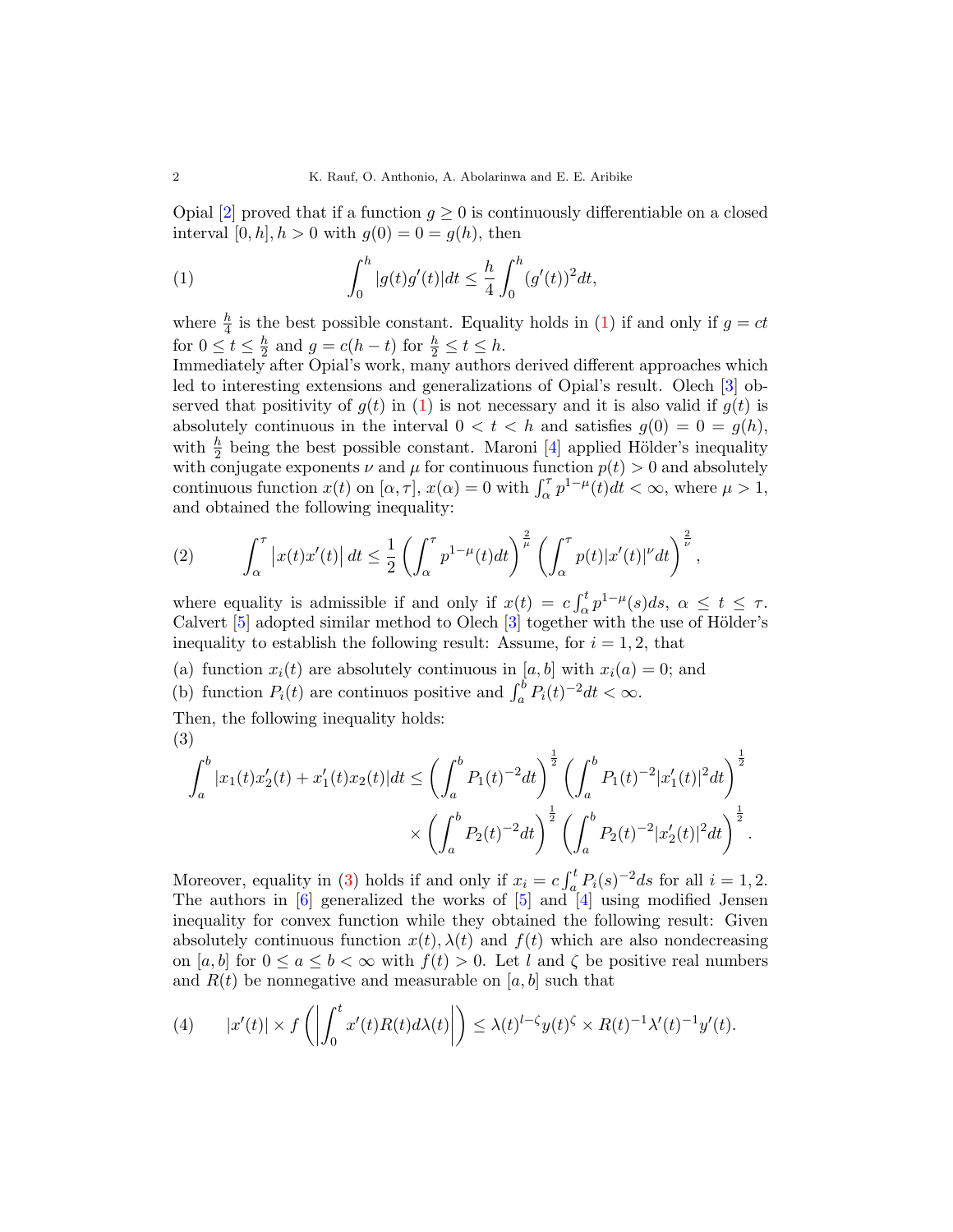It then follows that the inequality

(5) 
$$
\int_a^b \left| x'(t)f(t) \right| dt \le \int_b^b f(y(t))y'(t)dt
$$

holds. For further information on Opial type inequalities, its variant generalizations, refinement, applications and alternative proofs, see [\[7,](#page-12-6) [8,](#page-12-7) [9,](#page-12-8) [10,](#page-12-9) [11,](#page-12-10) [12\]](#page-12-11) and the references therein.

Inspired by the above mentioned references, a new class of Opial-type inequalities is derived for multifunctions through repeated applications of some known analytic tools such as Hölder's and the modified Jensen inequalities. As far as we know, this class of Opial-type inequalities obtained here is new. The required modified Jensen inequality as used in [\[6\]](#page-12-5) is the following: Let  $\psi, \varphi \in C([\alpha, \beta]).$ Suppose  $\varphi$  is convex,  $\psi$  nonnegative and  $\lambda(s)$  is nondecreasing. Then

<span id="page-2-0"></span>(6) 
$$
\left(\int_{\epsilon}^{t} \psi(s) d\lambda(s)\right)^{\varsigma} \leq \left(\int_{\epsilon}^{t} d\lambda(s)\right)^{\varsigma-\zeta} \left(\int_{\epsilon}^{t} \varphi(\psi(s))^{\frac{1}{\varsigma}} d\lambda(s)\right)^{\zeta}.
$$

The remaining part of the paper is planned as follows. Some new results involving single functions are discussed in Section 2. These results will assist in proving the results for multifunctions that will be discussed in Section 3. Some remarks are given in Section 3 to show special cases of our results.

## 2. MAIN RESULTS I

In this section, some results involving single functions are discussed. These results are very vital to the proofs of inequalities for multifunctions that will be discussed in the next section.

We begin with this result.

<span id="page-2-3"></span>**Theorem 2.1.** Let  $\Delta(t)$  be absolutely continuous,  $\lambda(t)$  non decreasing functions on [a, b] for  $0 \le a \le b < \infty$  with  $t > 0$  and convex function  $\varphi(\lambda(t)) = \lambda(t)^s$ . Let  $k, \varsigma, \zeta$  be real numbes such that  $\varsigma \geq 0$ . Suppose  $P(s)$  is a nonnegative measurable function on [a, b] and  $\nabla(t) = \int_0^t \Delta(s)ds < \infty$  such that (7)

<span id="page-2-1"></span>
$$
\Delta'(t)\times \varphi\left(\int_0^t \Delta'(s)P(s)^{-\frac{1}{k-1}}P(s)^{\frac{1}{k-1}}ds\right)\leq \lambda(t)^{\varsigma-\zeta}\nabla(t)^{\zeta}\times P(t)^{-\frac{1}{k-1}}P(t)^{\frac{1}{k-1}}\nabla'(t).
$$

The following inequality

<span id="page-2-2"></span>(8) 
$$
\int_a^b \Delta'(t) \times \varphi \left( \int_0^t \Delta'(s) ds \right) \leq \int_a^b \nabla(t)^\zeta d\nabla'(t)
$$

then holds.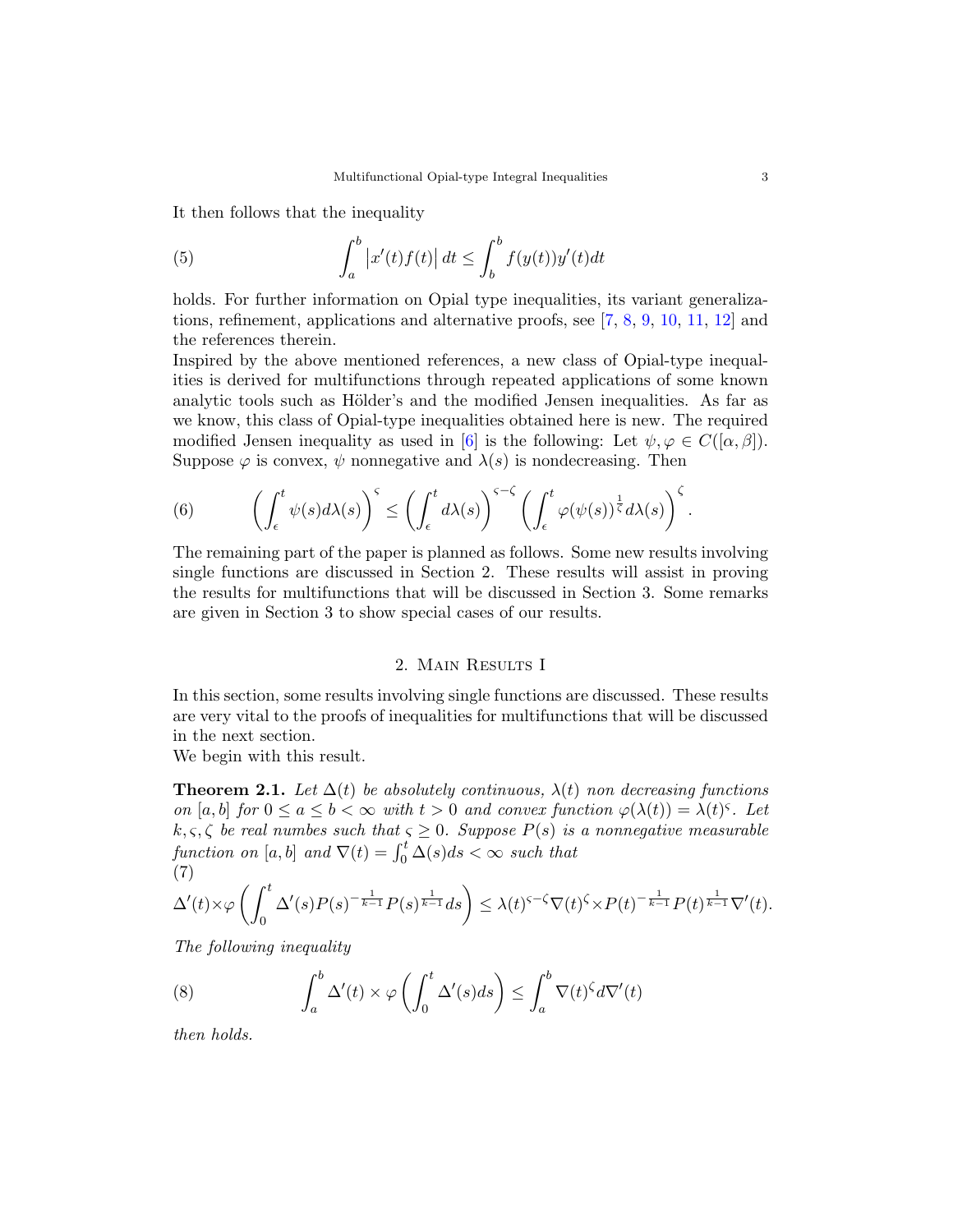*Proof.* Applying the Jensen's inequality and letting  $\psi(t) = \Delta'(t)R(t)$ , where  $R(t)$ is a nonnegative measurable function, in  $(6)$ , we have

$$
\frac{\varphi(\int_0^t \Delta'(s)R(s)d\lambda(s))}{\lambda(s)^{\varsigma}} \le \frac{(\int_0^t \varphi(\Delta'(s)R(s))^{\frac{1}{\varsigma}}d\lambda(s))^{\varsigma}}{\lambda(s)^{\varsigma}}.
$$

that is (9)

<span id="page-3-0"></span>
$$
\varphi\left(\int_0^t \Delta'(s)R(s)d\lambda(s)\right) \leq \lambda(t)^{\varsigma-\zeta}\left(\int_0^t (\Delta'(s)R(s))^{\frac{1}{\zeta}}d\lambda(s)\right)^{\zeta} = \lambda(t)^{\varsigma-\zeta}\nabla(t)^{\zeta}.
$$
  
ut

 $B<sub>1</sub>$ 

(10)  
\n
$$
\nabla(t) \leq \int_0^t \varphi(\Delta'(s)R(s))^{\frac{1}{\zeta}}\lambda'(s)
$$
\n
$$
\nabla'(t)^{\zeta} \leq \Delta'(t)^{\zeta}R(t)^{\zeta}\lambda'(t)^{\zeta},
$$

which implies

<span id="page-3-1"></span>(11) 
$$
\Delta'(t) \le R(t)^{-1} \lambda'(t)^{-1} \nabla'(t).
$$

Combining both  $(9)$  and  $(11)$  yields  $(7)$ . The proof of  $(8)$  follows as: Letting  $R(t) = P(t)^{-\frac{1}{k-1}}, \ \lambda'(t) = P(t)^{\frac{1}{k-1}}, k \geq 0, \zeta = \varsigma \text{ then (7) yields}$  $R(t) = P(t)^{-\frac{1}{k-1}}, \ \lambda'(t) = P(t)^{\frac{1}{k-1}}, k \geq 0, \zeta = \varsigma \text{ then (7) yields}$  $R(t) = P(t)^{-\frac{1}{k-1}}, \ \lambda'(t) = P(t)^{\frac{1}{k-1}}, k \geq 0, \zeta = \varsigma \text{ then (7) yields}$ 

$$
\Delta'(t)\times \varphi\left(\int_0^t \Delta'(s)P(s)^{-\frac{1}{k-1}}P(s)^{\frac{1}{k-1}}ds\right)\leq \lambda(t)^{\varsigma-\zeta}\nabla(t)^{\zeta}\times P(t)^{-\frac{1}{k-1}}P(t)^{\frac{1}{k-1}}\nabla'(t).
$$

Integrating both sides of the last inequality over  $[a, b]$  with the respect to t implies

(12) 
$$
\int_a^b \Delta'(t) \times \varphi \left( \int_0^t \Delta'(s) ds \right) \leq \int_a^b \nabla(t) \zeta \nabla'(t) dt,
$$

which after a simple integration yields

<span id="page-3-2"></span>
$$
\int_{a}^{b} \Delta'(t) \times \varphi \left( \int_{0}^{t} \Delta'(s) ds \right) \le \frac{\nabla(t)^{\zeta+1}}{\zeta+1}.
$$

By using Hölder's inequality with exponents  $\alpha$  and  $\beta$ , we obtain

$$
\frac{1}{\zeta+1} \nabla(b)^{\zeta+1} = \frac{1}{\zeta+1} \left( \int_a^b \Delta'(t) dt \right)^{\zeta+1} = \frac{1}{\zeta+1} \left( \int_a^b R^{-\frac{1}{\beta}}(t) R^{\frac{1}{\beta}}(t) \Delta'(t) (t) dt \right)^{\zeta+1}
$$
  

$$
\leq \frac{1}{\zeta+1} \left( \int_a^b R^{1-\alpha}(t) dt \right)^{\frac{\zeta+1}{\alpha}} \left( \int_a^b R(t) \Delta'(t)^{\beta} dt \right)^{\frac{\zeta+1}{\beta}}.
$$

Therefore,

(13) 
$$
\int_{a}^{b} \Delta'(t)\varphi(\Delta(t))dt \le \frac{1}{\zeta+1} \left(\int_{a}^{b} R^{1-\alpha}(t)dt\right)^{\frac{\zeta+1}{\alpha}} \left(\int_{a}^{b} R(t)\Delta'(t)^{\beta}dt\right)^{\frac{\zeta+1}{\beta}}
$$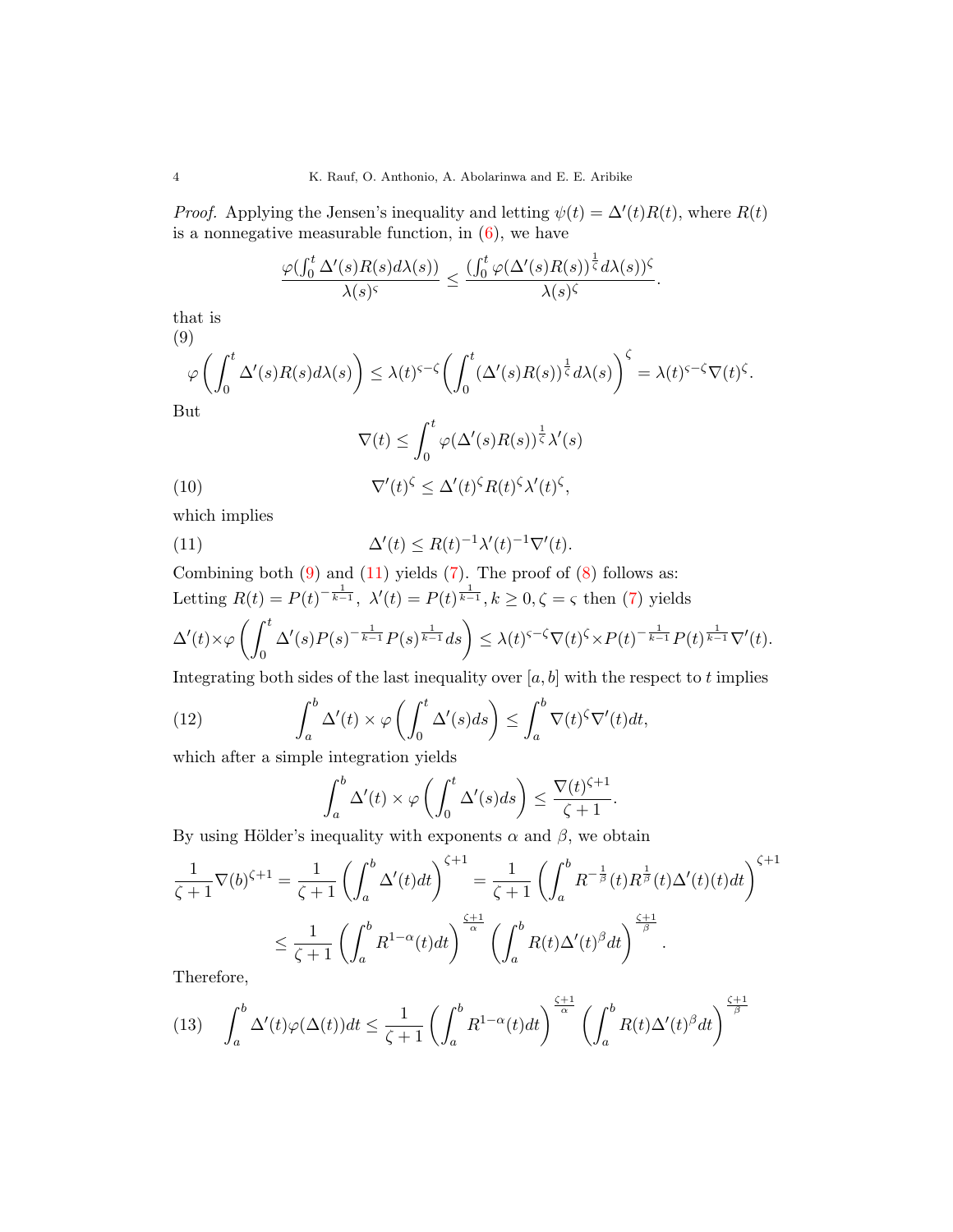which gives

<span id="page-4-0"></span>
$$
(14) \qquad \int_{a}^{b} \Delta'(t)\Delta(t)^{\varsigma}dt \leq \frac{1}{\zeta+1} \left(\int_{a}^{b} R^{1-\alpha}(t)dt\right)^{\frac{\zeta+1}{\alpha}} \left(\int_{a}^{b} R(t)\Delta'(t)^{\beta}dt\right)^{\frac{\zeta+1}{\beta}}.
$$

**Remark.** (1) If  $\zeta = 0$ , [\(14\)](#page-4-0) yields

(15) 
$$
\int_a^b \Delta'(t) \Delta(t)^{\varsigma} dt \leq \left( \int_a^b R^{1-\alpha}(t) dt \right)^{\frac{1}{\alpha}} \left( \int_a^b R(t) \Delta'(t)^{\beta} dt \right)^{\frac{1}{\beta}},
$$

or equivalently,

(16) 
$$
\int_a^b \Delta'(t)\varphi(\Delta(t))dt \leq \left(\int_a^b R^{1-\alpha}(t)dt\right)^{\frac{1}{\alpha}} \left(\int_a^b R(t)\Delta'(t)^{\beta}dt\right)^{\frac{1}{\beta}}.
$$

(2) If  $\zeta = 1$  then [\(14\)](#page-4-0) reduces to

$$
\int_a^b \Delta'(t)\Delta(t)dt \leq \frac{1}{2}\left(\int_a^b R^{1-\alpha}(t)dt\right)^{\frac{2}{\alpha}} \left(\int_a^b R(t)\Delta'(t)^{\beta}dt\right)^{\frac{2}{\beta}}.
$$

(3) If  $\varsigma = 1 = \alpha = \zeta = R(t)$ ,  $a = 0$  and  $\beta = 2$ , [\(14\)](#page-4-0) yields,

(17) 
$$
\int_0^b \Delta'(t)\Delta(t)dt \leq \frac{b}{2}\int_0^b \Delta'(t)^2dt
$$

which is Opial-type inequality in [\[3\]](#page-12-2). If we set  $1 - \delta = \zeta$  and use convex function  $\varphi(\nabla(t)) = \nabla(t)^{\delta}, \delta > 0$ , in [\(12\)](#page-3-2) yields

(18) 
$$
\int_{a}^{b} \Delta'(t) \times \varphi \left( \int_{a}^{b} \Delta'(t) dt \right) dt \leq \int_{a}^{b} \nabla(t)^{\delta - 1 + 1} \nabla'(t) dt
$$

$$
= \int_{a}^{b} \nabla(t)^{\delta} \nabla'(t) dt = \int_{a}^{b} \varphi(\nabla(t)) d\nabla'(t).
$$

Also, by applying Hölder's inequality with conjugate pair  $\alpha$  and  $\beta$ , we have

$$
\int_a^b \Delta'(t)dt = \int_a^b R^{-\frac{1}{\beta}}(t)R^{\frac{1}{\beta}}(t)\Delta'(t)dt \le \left(\int_a^b R^{1-\alpha}(t)dt\right)^{\frac{1}{\alpha}} \left(\int_a^b R(t)^{\beta}\Delta'(t)dt\right)^{\frac{1}{\beta}}.
$$
  
Hence,

(19)

$$
\int_a^b \Delta'(t) \times \varphi \left( \int_0^t \Delta'(t) dt \right) dt \leq \varphi \left[ \left( \int_a^b R^{1-\alpha}(t) dt \right)^{\frac{1}{\alpha}} \left( \int_a^b R(t)^{\beta} \Delta'(t) dt \right)^{\frac{1}{\beta}} \right],
$$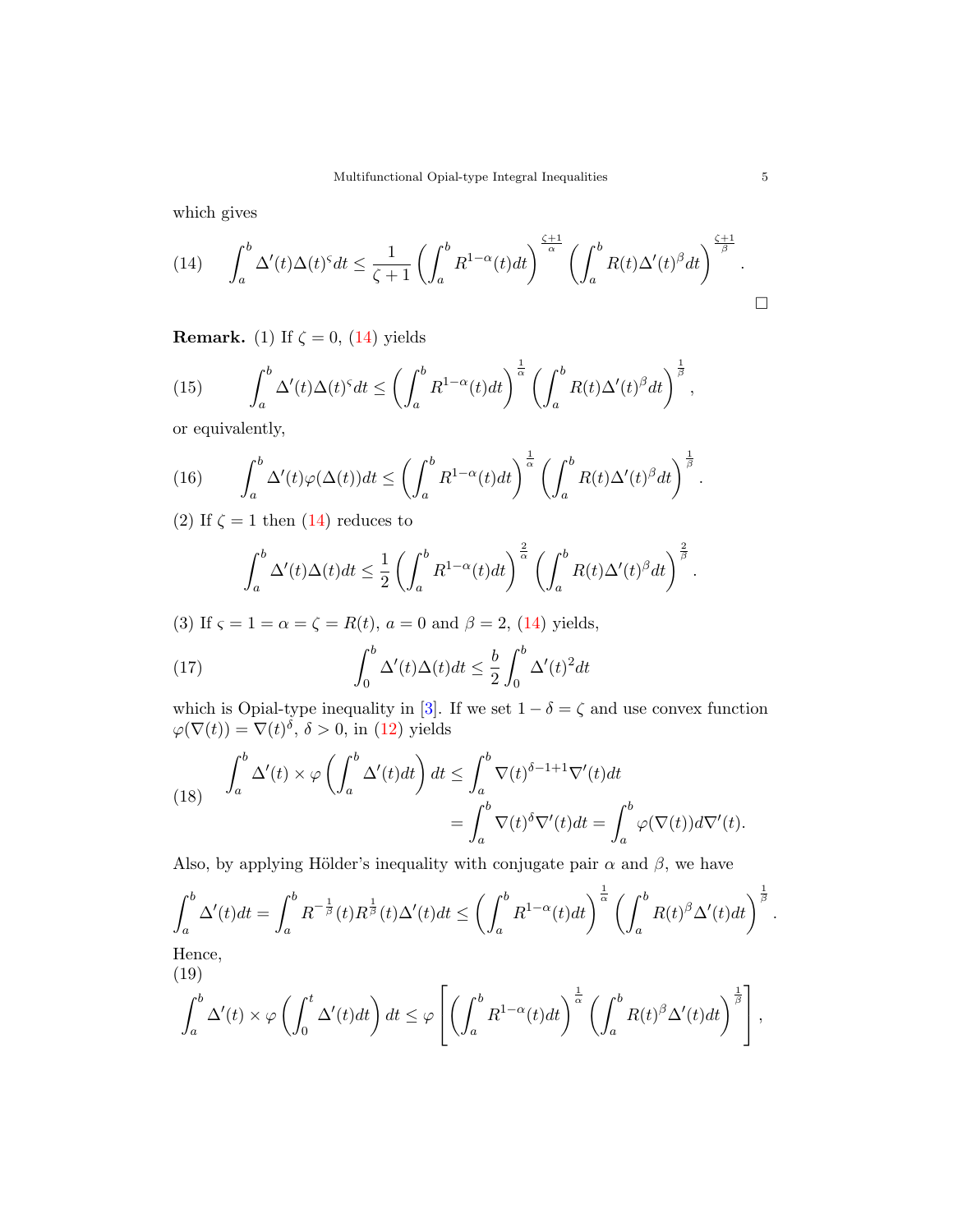that is

(20) 
$$
\int_{a}^{b} \Delta'(t)\varphi(\Delta(t))dt \leq \varphi \left[ \left( \int_{a}^{b} R^{1-\alpha}(t)dt \right)^{\frac{1}{\alpha}} \left( \int_{a}^{b} R(t)^{\beta} \Delta'(t)dt \right)^{\frac{1}{\beta}} \right]
$$

which is an Opial-type inequality.

Similarly, we need the following theorem to obtain a new Opial-type inequalities by modified Jensen's inequality for the case of convex functions.

**Theorem 2.2.** Let  $\Delta(t)$ ,  $\lambda(t)$ ,  $\varphi(u)$ ,  $R(t)$ ,  $\zeta$  and k be defined as in Theorem [2.1](#page-2-3) such that:

<span id="page-5-0"></span>(21) 
$$
\Delta'(t)\varphi\left(\int_0^t \Delta'(s)R(s)d\lambda(s)\right) \leq \nabla'(t)R(t)^{-1}\lambda'(t)^{-1}\nabla(t)^{\delta-1}.
$$

The following inequality

(22) 
$$
\Delta'(t)\varphi\left(\int_0^t \Delta'(s)dt\right) \leq \nabla(t)^{\delta-1}\nabla'(t)
$$

then holds.

*Proof.* By using [\(6\)](#page-2-0) and if  $\zeta = \delta - 1$ , (6) becomes

$$
\left(\varphi\left(\frac{\int_0^t \Delta'(s)R(s)d\lambda(s)}{\int_0^t d\lambda(s)}\right)\right)^{\frac{1}{(\delta-1)}} \leq \left(\frac{\int_0^t \varphi(\Delta'(s)R(s))^{\frac{1}{\delta-1}}d\lambda(s)}{\int_0^t d\lambda(s)}\right).
$$

that is

$$
\varphi\left(\int_0^t \Delta'(s)R(s)d\lambda(s)\right) \leq \left(\int_0^t \varphi(\Delta'(s)R(s))^{\frac{1}{\delta-1}}d\lambda(s)\right)^{\delta-1}.
$$

but

(23) 
$$
\nabla'(t)R(t)^{-1}\lambda'(t)^{-1} \leq \Delta'(t)
$$

then

$$
\Delta'(t)\varphi\left(\int_0^t \Delta'(s)R(s)d\lambda(s)\right) \leq \nabla'(t)R(t)^{-1}\lambda'(t)^{-1}\nabla(t)^{\delta-1}.
$$

This completes the proof of  $(21)$ .

However, putting  $R(s) = P(s)^{-\frac{1}{k-1}}$ ,  $\lambda'(s) = P(s)^{\frac{1}{k-1}}$  in the last inequality, we get

$$
\Delta'(t) \times \varphi \left( \int_0^t \Delta'(s) P(s)^{-\frac{1}{k-1}} P(s)^{\frac{1}{k-1}} ds \right) \leq \nabla'(t) \nabla(t)^{\delta-1} P(t)^{-\frac{1}{k-1}} P(t)^{\frac{1}{k-1}}.
$$
  
ence,

 $He$ 

$$
\Delta'(t)\varphi\left(\int_0^t \Delta'(s)ds\right) \leq \nabla(t)^{\delta-1}\nabla'(t).
$$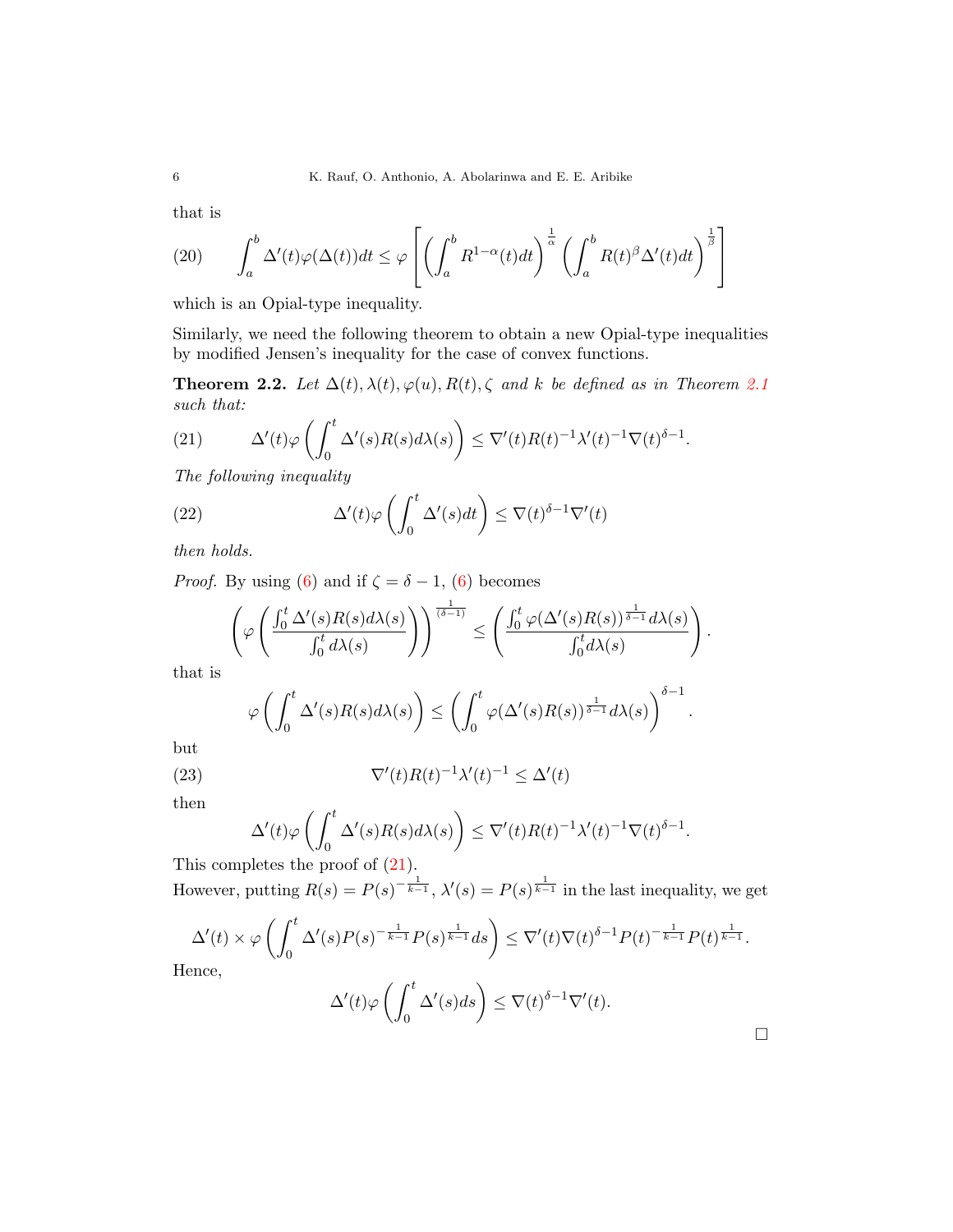**Remark.** Integrating both side of the last inequality above over  $[a, b]$  with respect to t, yields

$$
\int_a^b \Delta'(t)\Delta(t)^{\delta-1}dt \le \int_a^b \nabla(t)^{\delta-1}\nabla'(t).
$$

Then, apply Hölder's inequality with exponents indices  $\rho$  and  $\pi$ , we have

(24) 
$$
\int_{a}^{b} \nabla(t)^{\delta-1} \nabla'(t) dt = \frac{1}{\delta} \nabla(b)^{\delta} \leq \frac{1}{\delta} \left( \int_{a}^{b} \Delta'(t) P(t)^{-\frac{1}{\rho}} P(t)^{\frac{1}{\rho}} dt \right)^{\delta}
$$

$$
\leq \frac{1}{\delta} \left( \int_{a}^{b} P(t)^{1-\pi} dt \right)^{\frac{\delta}{\pi}} \left( \int_{a}^{b} \Delta'(t)^{\rho} P(t) dt \right)^{\frac{\delta}{\rho}}.
$$

and

$$
\int_a^b \Delta'(t)\Delta(t)^{\varsigma}dt \leq \frac{1}{\delta} \left( \int_a^b P(t)^{1-\pi}dt \right)^{\frac{\delta}{\pi}} \left( \int_a^b \Delta'(t)^{\rho} P(t)dt \right)^{\frac{\delta}{\rho}}.
$$

That is

$$
\int_{a}^{b} \Delta'(t)\varphi(\Delta(t))dt \le \frac{1}{\delta} \left( \int_{a}^{b} P(t)^{1-\pi} dt \right)^{\frac{\delta}{\pi}} \left( \int_{a}^{b} \Delta'(t)^{\rho} P(t)dt \right)^{\frac{\delta}{\rho}}
$$

which also implies

(25) 
$$
\int_a^b \Delta'(t) \Delta(t)^\varsigma dt \leq \frac{\chi}{\delta} \left( \int_a^b \Delta'(t)^\rho P(t) dt \right)^{\frac{\delta}{\rho}},
$$

where  $\chi = \left(\int_a^b P(t)^{1-\pi} dt\right)^{\frac{\delta}{\pi}}$ .

### 3. Main Results II

The modified Jensen's inequality is used to proof some new Opial-type inequalities for multifunctions in what follows.

**Theorem 3.1.** Let  $\Delta_1(t)$  and  $\Delta_2(t)$  be absolutely continuous,  $\lambda(t)$  be nondecreasing functions on [a, b] for  $0 \le a \le b < \infty$  with  $t > 0$ , and convex function  $\Delta_1(t) \leq \varphi\left(\int_0^t \Delta_2'(t)dt\right)$ . Let  $R(t)$  be nonnegative measurable on  $[a, b]$  such that

(26) 
$$
\int_a^b \Delta'_2(t) \times \varphi \left( \int_0^t \Delta'_2(s) ds \right) \leq \int_a^b \nabla_1(s) \nabla'_2(s) ds
$$

with  $\nabla_1(a) = 0 = \nabla_2(a)$ . The following inequality

$$
(27)\qquad \Delta_2'(t) \times \varphi \left( \int_0^t \Delta_2'(s) R(s) d\lambda(s) \right) \le \nabla_2'(t)^{\varsigma - \zeta} \nabla_1(t)^{\zeta} \times R(t)^{-1} \lambda'(t)^{-1}
$$

then holds, where  $\varsigma, \zeta \geq 0$  are real numbers.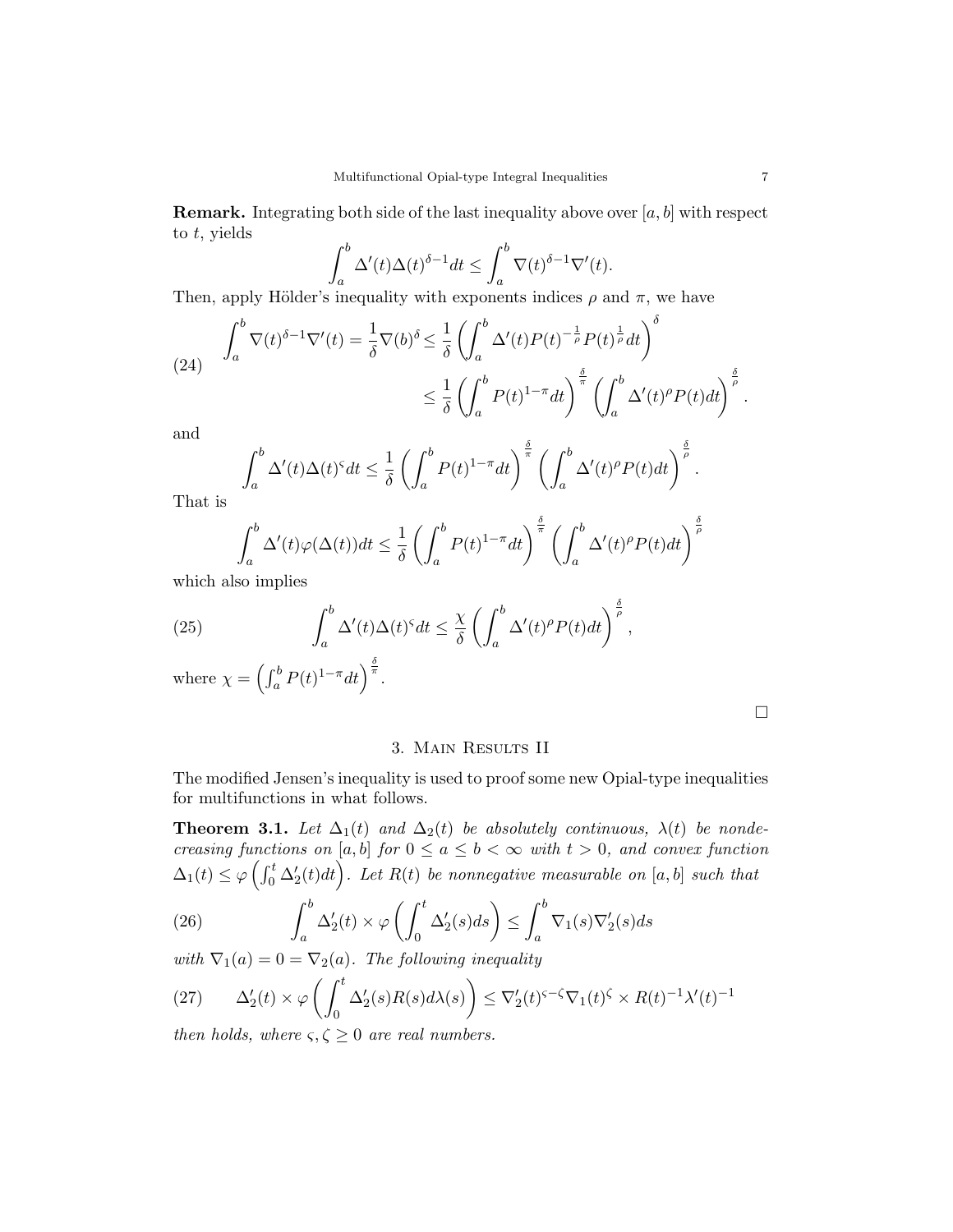8 K. Rauf, O. Anthonio, A. Abolarinwa and E. E. Aribike

*Proof.* Assume  $\psi(s) = \Delta_2'(s)R(s)$ , in Jensen inequality [\(6\)](#page-2-0), then we have

$$
\frac{\varphi(\int_0^t\Delta_2'(s)R(s)d\lambda(s))}{\lambda(t)^\varsigma}\leq \frac{(\int_0^t\varphi(\Delta_2'(s)R(s))^{\frac{1}{\varsigma}}d\lambda(s))^\varsigma}{\lambda(t)^\varsigma}.
$$

Further simplification yields  $(28)$ 

(28)  
\n
$$
\varphi\left(\int_0^t \Delta_2'(s)R(s)d\lambda(t)\right) \leq \lambda(s)^{\varsigma-\zeta}\left(\int_0^t \varphi(\Delta_2'(s)R(s))^{\frac{1}{\zeta}}d\lambda(s)\right)^{\zeta} \leq \nabla_2'(t)^{\varsigma-\zeta}\nabla_1(t)^{\zeta}.
$$
\nSuppose

Suppose

$$
\nabla_2'(t)^{\varsigma-\zeta} = \lambda(t)^{\varsigma-\zeta} \quad \text{and} \quad \nabla_1(t) \le \int_0^t \varphi(\Delta_2'(s)R(s))^{\frac{1}{\zeta}} d\lambda(s),
$$

hence

(29) 
$$
\Delta_2'(t) \le R(t)^{-1} \lambda'(t)^{-1} \nabla_1'(t)
$$

and then

<span id="page-7-0"></span>
$$
(30)\quad \Delta_2'(t) \times \varphi\left(\int_0^t \Delta_2'(s)R(s)d\lambda(s)\right) \leq \nabla_2'(t)^{\varsigma-\zeta}\nabla_1(t)^{\zeta} \times \nabla_1'(t)R(t)^{-1}\lambda'(t)^{-1}
$$

and the proof of the theorem is complete.

$$
\qquad \qquad \Box
$$

Let  $l, k$  and  $\zeta$  be real numbers such that  $\zeta \geq 0$ .

Corollary 3.2. By setting  $R(t) = P(t)^{-\frac{1}{k-1}}$ ,  $\lambda'(t) = p(t)^{\frac{1}{k-1}}$ ,  $k \ge 0$ ,  $\nabla'_1(t) = 1$ ,  $\zeta = 1$  and  $\zeta = 2$  in [\(30\)](#page-7-0), then

$$
\Delta'_2(t) \times \varphi \left( \int_0^t \Delta'_2(s) P(s)^{-\frac{1}{k-1}} P(s)^{\frac{1}{k-1}} ds \right) \leq \nabla'_2(t)^{2-1} \nabla_1(t) \times P(t)^{-\frac{1}{k-1}} P(t)^{\frac{1}{k-1}}.
$$

Proof. This implies that

<span id="page-7-2"></span>
$$
\int_{a}^{b} \Delta'_{2}(t) \times \varphi \left( \int_{0}^{t} \Delta'_{2}(s) ds \right) ds \le \int_{a}^{b} \nabla_{1}(t) \nabla'_{2}(t) dt
$$

(31) 
$$
\int_a^b \Delta'_2(t) \Delta_1(t) dt \le \int_a^b \nabla_1(t) \nabla'_2(t) dt.
$$

Similarly, replacing  $\Delta_2(t)$  with  $\Delta_1(t)$  in [\(9\)](#page-3-0) yields

<span id="page-7-1"></span>(32) 
$$
\frac{\varphi\left(\int_0^t \Delta_1'(s)R(s)d\lambda(s)\right)}{\lambda(s)^\zeta} \leq \frac{\left(\int_0^t \varphi(\Delta_1'(s)R(s))^\frac{1}{\zeta}d\lambda(s)\right)^\zeta}{\lambda(t)^\zeta}.
$$

Hence

$$
\varphi\left(\int_0^t \Delta_1'(s)R(s)d\lambda(s)\right) \leq \nabla_1'(t)^{\varsigma-\zeta}\left(\int_0^t \varphi(\Delta_1'(s)R(s))^{\frac{1}{t}}d\lambda(s)\right)^{\zeta} = \nabla_1'(t)^{\varsigma-\zeta}\nabla_2(t)^{\zeta}.
$$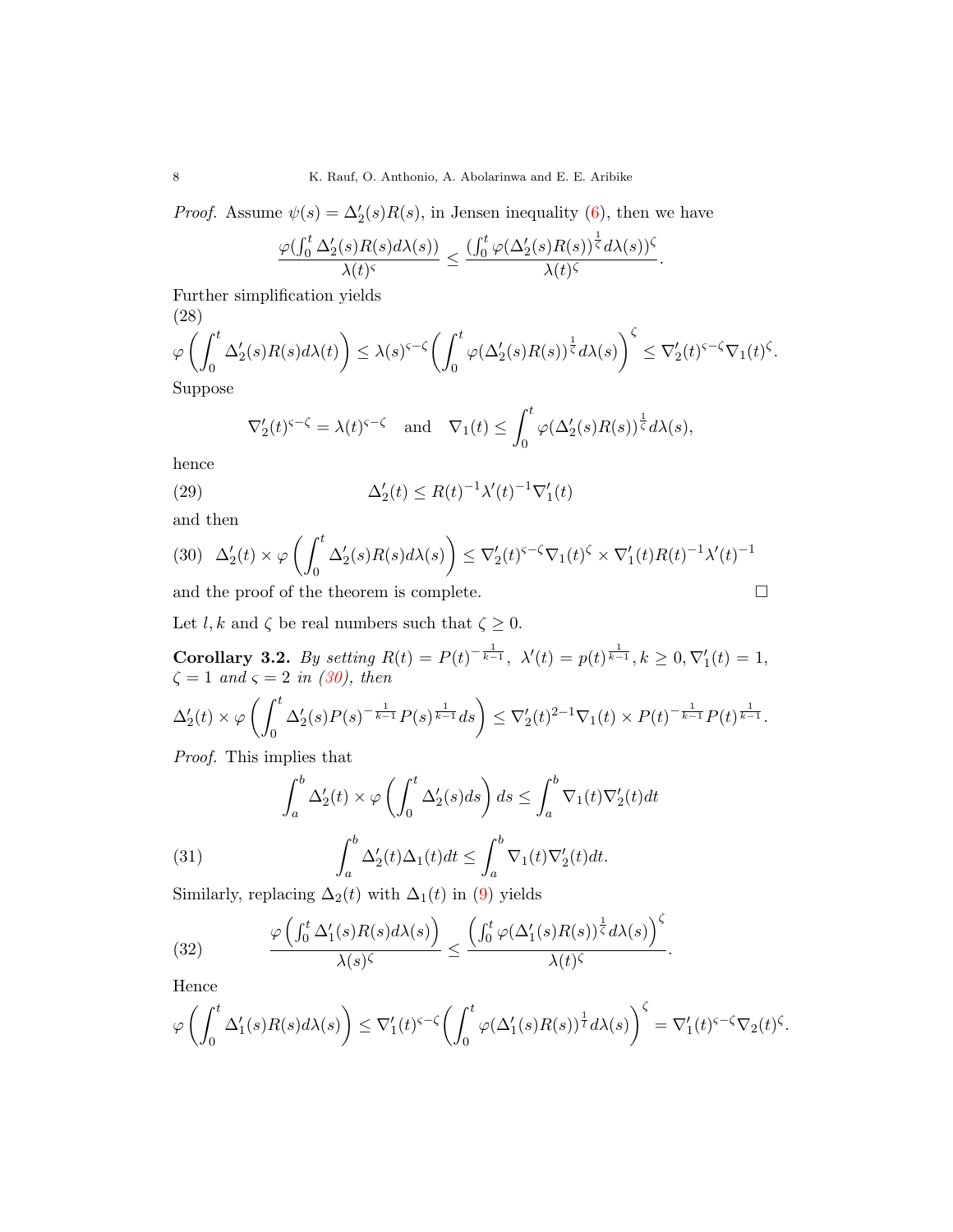Let

$$
\nabla_1'(t)^{\varsigma-\zeta} = \lambda(t)^{\varsigma-\zeta} \quad \text{and} \quad \nabla_2(t) \le \int_0^t \varphi(\Delta_1'(s)R(s))^{\frac{1}{\zeta}} \lambda'(s)ds,
$$

therefore,

(33) 
$$
\Delta'_1(t) \leq \nabla'_2(t)R(t)^{-1}\lambda'(t)^{-1}.
$$

From [\(32\)](#page-7-1), we then obtain

<span id="page-8-0"></span>
$$
(34)\quad \Delta'_1(t) \times \varphi\left(\int_0^t \Delta'_1(s)R(s)d\lambda(s)\right) \leq \nabla'_1(t)^{\varsigma-\zeta}\nabla_2(t)^{\zeta} \times \nabla'_2(t)R(t)^{-1}\lambda'(t)^{-1}
$$

and the proof is complete.  $\hfill \square$ 

**Corollary 3.3.** By setting 
$$
R(t) = P(t)^{-\frac{1}{k-1}}, \lambda'(t) = p(t)^{\frac{1}{k-1}}, \nabla_2'(t) = 1, \zeta = 1
$$
 and  $\zeta = 2$  in (34) yields  
\n(35)  
\n
$$
\Lambda'(t) \times \Omega \left( \int_0^t \Lambda'(s) P(s)^{-\frac{1}{k-1}} P(s)^{\frac{1}{k-1}} ds \right) \leq \nabla'(t)^{2-1} \nabla_1(t) \times P(t)^{-\frac{1}{k-1}} P(t)^{\frac{1}{k-1}}
$$

<span id="page-8-1"></span>
$$
\Delta'_1(t) \times \varphi \left( \int_0^t \Delta'_1(s) P(s)^{-\frac{1}{k-1}} P(s)^{\frac{1}{k-1}} ds \right) \leq \nabla'_1(t)^{2-1} \nabla_2(t) \times P(t)^{-\frac{1}{k-1}} P(t)^{\frac{1}{k-1}}
$$

*Proof.* Integrating both sides of  $(35)$  over  $[a, b]$  with the respect to t,

<span id="page-8-2"></span>(36) 
$$
\int_a^b \Delta'_1(t) \times \varphi \left( \int_0^t \Delta'_1(s) ds \right) dt \leq \int_a^b \nabla_2(t) \nabla'_1(t) dt.
$$

If  $\Delta_2(t) \le \varphi \left( \int_0^t \Delta'_1(t) dt \right)$ , then the inequality in [\(36\)](#page-8-2) becomes

(37) 
$$
\int_a^b \Delta'_1(t) \Delta_2(t) dt \leq \int_a^b \nabla_2(t) \nabla'_1(t) dt.
$$

Adding both sides of [\(31\)](#page-7-2) and [\(37\)](#page-8-3) yields

<span id="page-8-3"></span>
$$
\int_a^b (\Delta'_2(t)\Delta_1(t) + \Delta'_1(t)\Delta_2(t))dt b \le \int_a^b (\nabla(t)_1 \nabla'_2(t) + \nabla_2(t)\nabla'_1(t))dt
$$
  
=  $\nabla_1(b)\nabla_2(b)$ .

Since  $\nabla_1(a) = 0$ , then

$$
\nabla_1(b) = \int_a^b \Delta_1'(t)dt = \int_a^b \Delta_1'(t)P_1(t)^{-1}P_1(t) \le \left(\int_a^b P_1(t)^{-2}dt\right)^{\frac{1}{2}} \left(\int_a^b P_1(t)^2\Delta_1'(t)^2dt\right)^{\frac{1}{2}}
$$

and since  $\nabla_2(a) = 0$ , then

$$
\nabla_2(b) = \int_a^b \Delta'_2(t)dt = \int_a^b \Delta'_2(t)P_1(t)^{-1}P_1(t)dt \le \left(\int_a^b P_2(t)^{-2}dt\right)^{\frac{1}{2}} \left(\int_a^b P_2(t)^{-2}\Delta'_2(t)^2dt\right)^{\frac{1}{2}}.
$$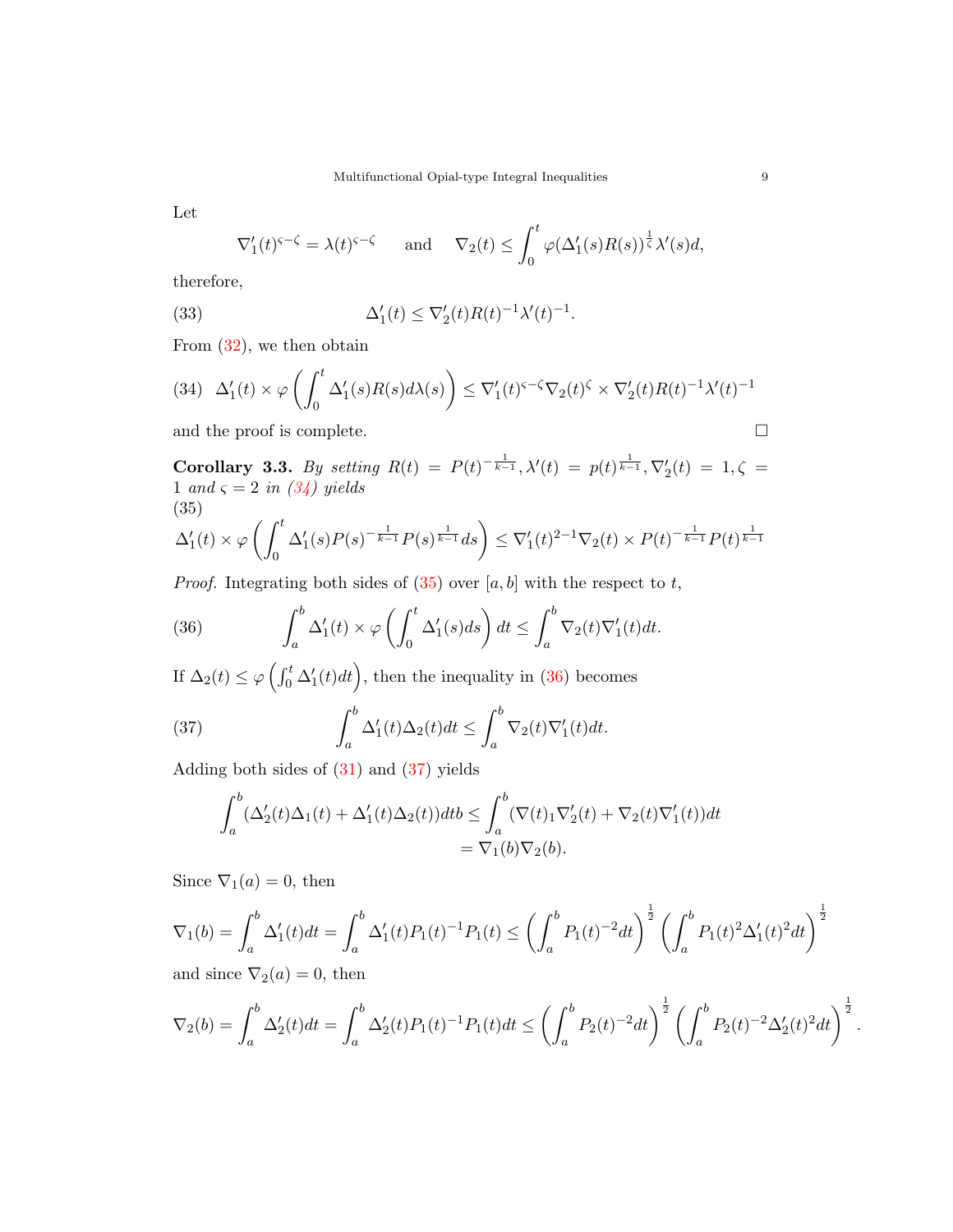Hence

(38)  
\n
$$
\int_{a}^{b} (\Delta_1(t)\Delta_2'(t) + \Delta_1'(t)\Delta_2(t))dt
$$
\n
$$
\leq \left(\int_{a}^{b} P_1(t)^{-2}dt\right)^{\frac{1}{2}} \left(\int_{a}^{b} P_1(t)^{2}\Delta_1'(t)^{2}dt\right)^{\frac{1}{2}} \left(\int_{a}^{b} P_2(t)^{-2}dt\right)^{\frac{1}{2}} \left(\int_{a}^{b} P_2(t)^{-2}\Delta_2'(t)^{2}dt\right)^{\frac{1}{2}},
$$
\nwhich is the desired inequality.

**Remark.** (a) In [\(37\)](#page-8-3) with the fact that  $f(t) = t^{\varsigma}$  it becomes,

<span id="page-9-0"></span>
$$
\int_a^b \Delta'_1(t) \times \left( \int_0^t \Delta'_1(s)ds \right)^{\varsigma} \le \int_a^b \nabla_2(t)\nabla'_1(t)dt,
$$

that is,

(39) 
$$
\int_a^b \Delta'_1(t) \Delta_1(t)^{\varsigma} dt \leq \int_a^b \nabla_2(t) \nabla'_1(t) dt.
$$

(b) We observe that if  $\nabla_1(t) = \nabla_2(t) = \nabla(t)$  and  $\nabla(a) = 0$  in [\(39\)](#page-9-0), we obtain

<span id="page-9-1"></span>(40) 
$$
\int_a^b \Delta'(t) \Delta(t)^s dt \le \int_a^b \nabla(t) \nabla'(t) dt \le \frac{1}{2} \nabla(b)^2 = \frac{b}{2} \int_a^b \nabla'(t)^2 dt,
$$

that is, if  $\zeta = 1$  in [\(40\)](#page-9-1), it becomes the result in [\[3\]](#page-12-2).

<span id="page-9-2"></span>**Theorem 3.4.** Let  $\Delta_n(t)$  and  $\Delta_{n+1}(t)$  be absolutely continuous,  $\lambda(t)$  be non decreasing functions on [a, b] for  $0 \le a \le b < \infty$  with  $t > 0$ ,  $i = n$ ,  $n + 1$ . Let  $\varsigma, k$  and  $\zeta$  be real numbers such that  $\zeta \geq 0$  and also let  $R(t)$  be non negative and measurable function on  $[a, b]$  such that:

$$
(41)\ \Delta'_{n+1}(t)\times\varphi\left(\int_0^t\Delta'_{n+1}(s)R(s)d\lambda(s)\right)\leq \nabla'_{n+1}(t)^{\varsigma-\zeta}\nabla_n(t)^{\zeta}\times R(t)^{-1}\lambda'(t)^{-1}.
$$

Then, the following inequality

(42) 
$$
\int_{a}^{b} \Delta'_{n+1}(t) \times \varphi \left( \int_{0}^{t} \Delta'_{n+1}(s) ds \right) \leq \int_{a}^{b} \nabla_{n}(t) \nabla'_{n+1}(t) dt
$$

holds.

Proof. The proof of Theorem [3.4](#page-9-2) could be sourced from the proof of Theorem [2.1.](#page-2-3)  $\Box$ 

<span id="page-9-3"></span>Theorem 3.5. Assume all assumptions in Theorem [2.1](#page-2-3) hold with

(43) 
$$
\Delta'_n(t) \times \varphi \left( \int_0^t \Delta'_n(s) R(s) d\lambda(s) \right) \leq \nabla'_n(t)^{\varsigma - \zeta} \nabla_{n+1}(t)^{\zeta} \times R(t)^{-1} \lambda'(t)^{-1}
$$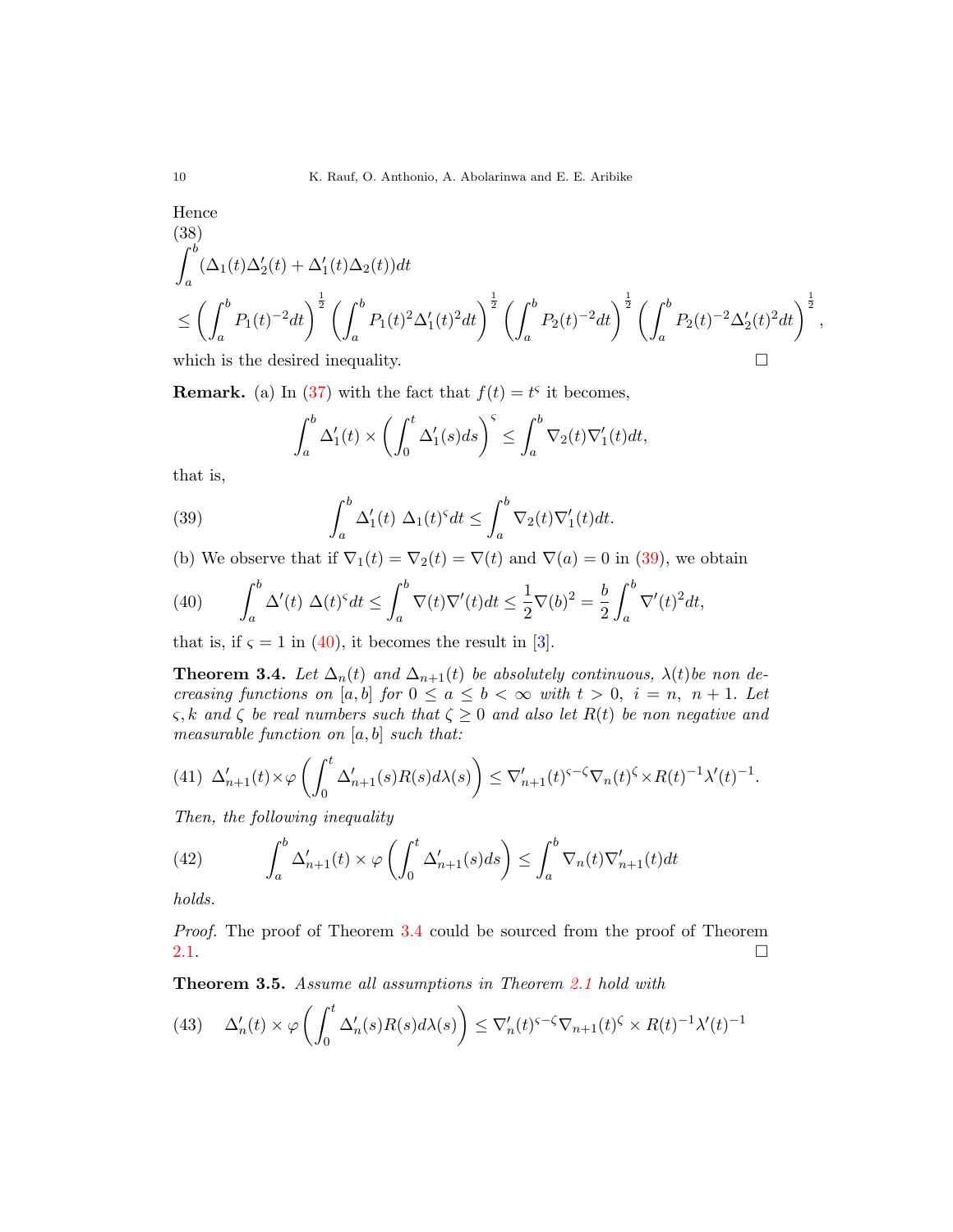Then, the following inequality holds:

(44) 
$$
\int_{a}^{b} \Delta'_{n}(t) \times f\left(\int_{0}^{t} \Delta'_{n}(s)ds\right) \leq \int_{a}^{b} \nabla_{n+1}(t) \nabla'_{n}(t)dt
$$

*Proof.* The proof of Theorem [3.5](#page-9-3) is similar to the proof of Theorem [2.1.](#page-2-3)  $\Box$ 

Corollary 3.6. By setting  $f(t) = t^{\varsigma}, R(t) = P(t)^{-\frac{1}{k-1}}, \lambda'(t) = p(t)^{\frac{1}{k-1}}, \zeta =$ 1 and  $\varsigma = 2$  in Theorem 2.1, then (45)

$$
\Delta'_{n+1}(t)\times \varphi\left(\int_0^t \Delta'_{n+1}(t)P(t)^{-\frac{1}{k-1}}P(t)^{\frac{1}{k-1}}dt\right)\leq \nabla'_{n+1}(t)^{2-1}\nabla_n(t)P(t)^{-\frac{1}{k-1}}P(t)^{\frac{1}{k-1}}
$$

*Proof.* Integrating both sides of  $(3.26)$  over [a, b] with the respect to t, yields

<span id="page-10-0"></span>(46) 
$$
\int_a^b \Delta'_{n+1}(t) \times \varphi \left( \int_0^t \Delta'_{n+1}(s) ds \right) \leq \int_a^b \nabla_n(t) \nabla'_{n+1}(t) dt.
$$

If  $\Delta_n(t) \le \varphi \left( \int_0^t \Delta'_{n+1}(s) ds \right)$  in [\(46\)](#page-10-0) becomes

<span id="page-10-3"></span>(47) 
$$
\int_{a}^{b} \Delta'_{n+1}(t) \Delta_{n}(t) dt \leq \int_{a}^{b} \nabla_{n}(t) \nabla'_{n+1}(t) dt.
$$

Corollary 3.7. By setting  $R(t) = P(t)^{-\frac{1}{k-1}}$ ,  $\lambda'(t) = p(t)^{\frac{1}{k-1}}$ ,  $\zeta = 1$  and  $\zeta = 2$  in Theorem [2.1](#page-2-3) yields (48)

<span id="page-10-1"></span>
$$
\Delta_n'(t)\times \varphi\left(\int_0^t \Delta_n'(s)P(s)^{-\frac{1}{k-1}}P(s)^{\frac{1}{k-1}}ds\right)\leq \nabla_n'(t)^{2-1}\nabla_{n+1}(t)\times P(t)^{-\frac{1}{k-1}}P(t)^{\frac{1}{k-1}}.
$$

*Proof.* Integrating both sides of  $(48)$  over  $[a, b]$  with respect to t, to get

<span id="page-10-2"></span>(49) 
$$
\int_{a}^{b} \Delta'_{n}(t) \times \varphi \left( \int_{0}^{t} \Delta'_{n}(s) ds \right) \leq \int_{a}^{b} \nabla_{n+1}(t) \nabla'_{n}(t) dt.
$$

If  $\Delta_{n+1}(t) \leq \varphi \left( \int_0^t \Delta'_n(s) ds \right)$  in [\(49\)](#page-10-2), then

(50) 
$$
\int_{a}^{b} \Delta'_{n}(t) \Delta_{n+1}(t) dt \leq \int_{a}^{b} \nabla_{n+1}(t) \nabla'_{n}(t) dt.
$$

Adding both sides of inequality  $(47)$  and  $(50)$  yields

<span id="page-10-4"></span>
$$
\int_{a}^{b} \Delta'_{n+1}(t)\Delta_{n}(t)dt + \Delta'_{n}(t)\Delta_{n+1}(t)dt
$$
\n
$$
\leq \int_{a}^{b} \nabla(t)_{n} \nabla'_{n+1}(t)dt + \nabla_{n+1}(t) \nabla'_{n}(t)dt = \int_{a}^{b} (\nabla_{n}(t)\nabla_{n+1}(t))' dt
$$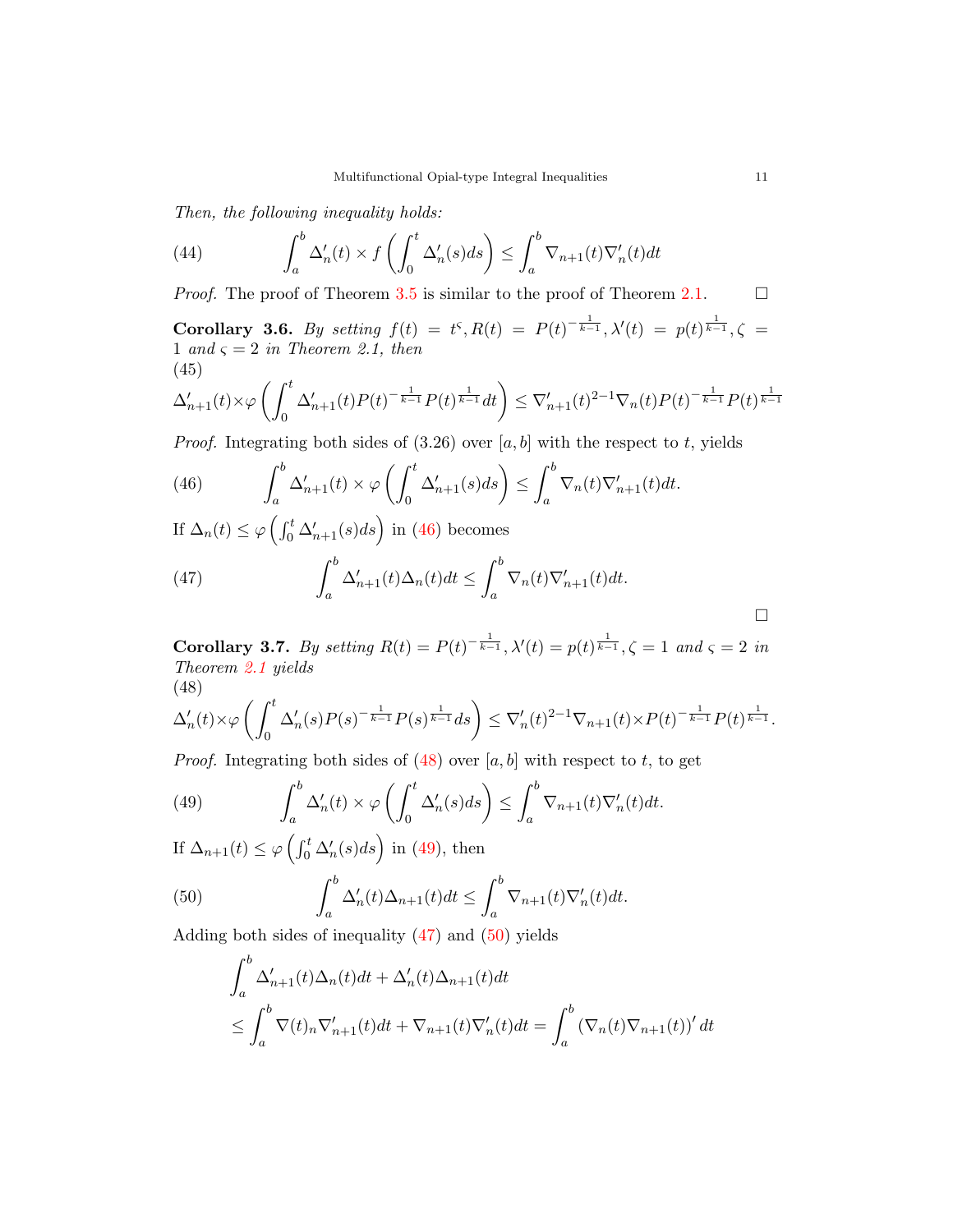(51) 
$$
\int_a^b \Delta_n(t) \Delta'_{n+1}(t) dt + \Delta'_n(t) \Delta_{n+1}(t) dt \leq \nabla_n(b) \nabla_{n+1}(b).
$$

Since  $\nabla_n(a) = 0$ , then

$$
\nabla_n(b) = \int_a^b \Delta'_n(t)dt = \int_a^b \Delta'_n(t)P_1(t)^{-1}P_1(t)dt \le \left(\int_a^b P_1(t)^{-2}dt\right)^{\frac{1}{2}} \left(\int_a^b P_1(t)^2\Delta'_n(t)^2dt\right)^{\frac{1}{2}}
$$
\nSuppose  $\nabla_n(x) = 0$ , then

Suppose  $\nabla_{n+1}(a) = 0$ , then

$$
\nabla_{n+1}(b) = \int_{a}^{b} \Delta'_{n+1}(t)dt
$$
  
=  $\int_{a}^{b} \Delta'_{n+1}(t)P_1(t)^{-2}P_1^2(t)dt \le \left(\int_{a}^{b} P_2(t)^{-2}dt\right)^{\frac{1}{2}} \left(\int_{a}^{b} P_2(t)^{-2} \Delta'_{n+1}(t)^2 dt\right)^{\frac{1}{2}}.$   
Thus

Thus (52)

$$
\int_{a}^{b} \Delta_n(t) \Delta'_{n+1}(t) + \Delta'_n(t) \Delta_{n+1}(t) dt \le \left( \int_{a}^{b} P_1(t)^{-2} dt \right)^{\frac{1}{2}} \left( \int_{a}^{b} P_1(t)^{2} \Delta'_n(t)^{2} dt \right)^{\frac{1}{2}}
$$

$$
\left( \int_{a}^{b} P_2(t)^{-2} dt \right)^{\frac{1}{2}} \left( \int_{a}^{b} P_2(t)^{2} \Delta'_{n+1}(t)^{2} dt \right)^{\frac{1}{2}},
$$

which can also be written as:

$$
\int_a^b \left[ (\Delta_1(t)\Delta_2(t))' + (\Delta_3(t)\Delta_4(t))' + \dots + (\Delta_n(t)\Delta_{n+1}(t))' + (\Delta_{n+1}(t)\Delta_{n+2}(t))' \right] dt
$$
  
\n
$$
\leq \int_a^b \left[ (\nabla_1(t)\nabla_2(t))' + (\nabla_2(t)\nabla_3(t))' + \dots + (\nabla_n(t)\nabla_{n+1}(t))' \right] dt,
$$

that is

(53) 
$$
\int_a^b \left(\sum_{i=1}^n \Delta_i(t) \Delta_{i+1}(t)\right)' dt \leq \int_a^b \left(\sum_{i=1}^n \nabla_i(t) \nabla_{i+1}(t)\right)' dt,
$$

which indeed is a new class of Opial-type inequalities.  $\Box$ 

.

Acknowledgement. The authors are grateful to University of Ilorin, Lagos State University of Science and Technology and University of Lagos for the supports they received from them during the compilation of this work.

Competing interests: The manuscript was read and approved by all the authors. They therefore declare that there is no conflicts of interest.

Funding: The authors received no financial support for the research, authorship, and/or publication of this article.